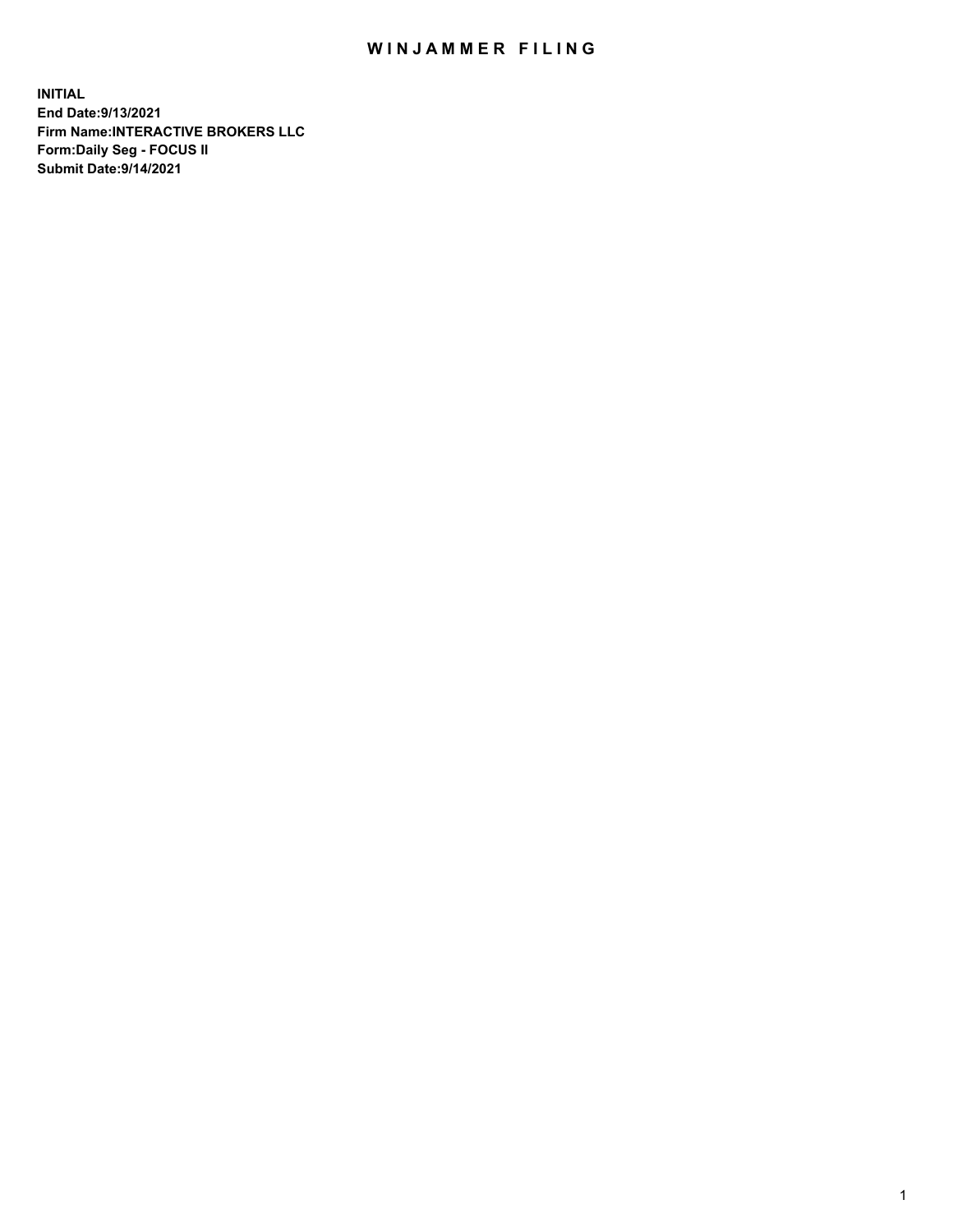**INITIAL End Date:9/13/2021 Firm Name:INTERACTIVE BROKERS LLC Form:Daily Seg - FOCUS II Submit Date:9/14/2021 Daily Segregation - Cover Page**

| Name of Company                                                                                                                                                                                                                                                                                                               | <b>INTERACTIVE BROKERS LLC</b>                                                            |
|-------------------------------------------------------------------------------------------------------------------------------------------------------------------------------------------------------------------------------------------------------------------------------------------------------------------------------|-------------------------------------------------------------------------------------------|
| <b>Contact Name</b>                                                                                                                                                                                                                                                                                                           | James Menicucci                                                                           |
| <b>Contact Phone Number</b>                                                                                                                                                                                                                                                                                                   | 203-618-8085                                                                              |
| <b>Contact Email Address</b>                                                                                                                                                                                                                                                                                                  | jmenicucci@interactivebrokers.c<br>$om$                                                   |
| FCM's Customer Segregated Funds Residual Interest Target (choose one):<br>a. Minimum dollar amount: ; or<br>b. Minimum percentage of customer segregated funds required:% ; or<br>c. Dollar amount range between: and; or<br>d. Percentage range of customer segregated funds required between: % and %.                      | $\overline{\mathbf{0}}$<br>0<br>155,000,000 245,000,000<br>0 <sub>0</sub>                 |
| FCM's Customer Secured Amount Funds Residual Interest Target (choose one):<br>a. Minimum dollar amount: ; or<br>b. Minimum percentage of customer secured funds required:%; or<br>c. Dollar amount range between: and; or<br>d. Percentage range of customer secured funds required between:% and%.                           | <u>0</u><br>$\overline{\mathbf{0}}$<br>80,000,000 120,000,000<br>00                       |
| FCM's Cleared Swaps Customer Collateral Residual Interest Target (choose one):<br>a. Minimum dollar amount: ; or<br>b. Minimum percentage of cleared swaps customer collateral required:%; or<br>c. Dollar amount range between: and; or<br>d. Percentage range of cleared swaps customer collateral required between:% and%. | <u>0</u><br>$\underline{\mathbf{0}}$<br>$\underline{0}$ $\underline{0}$<br>0 <sub>0</sub> |

Attach supporting documents CH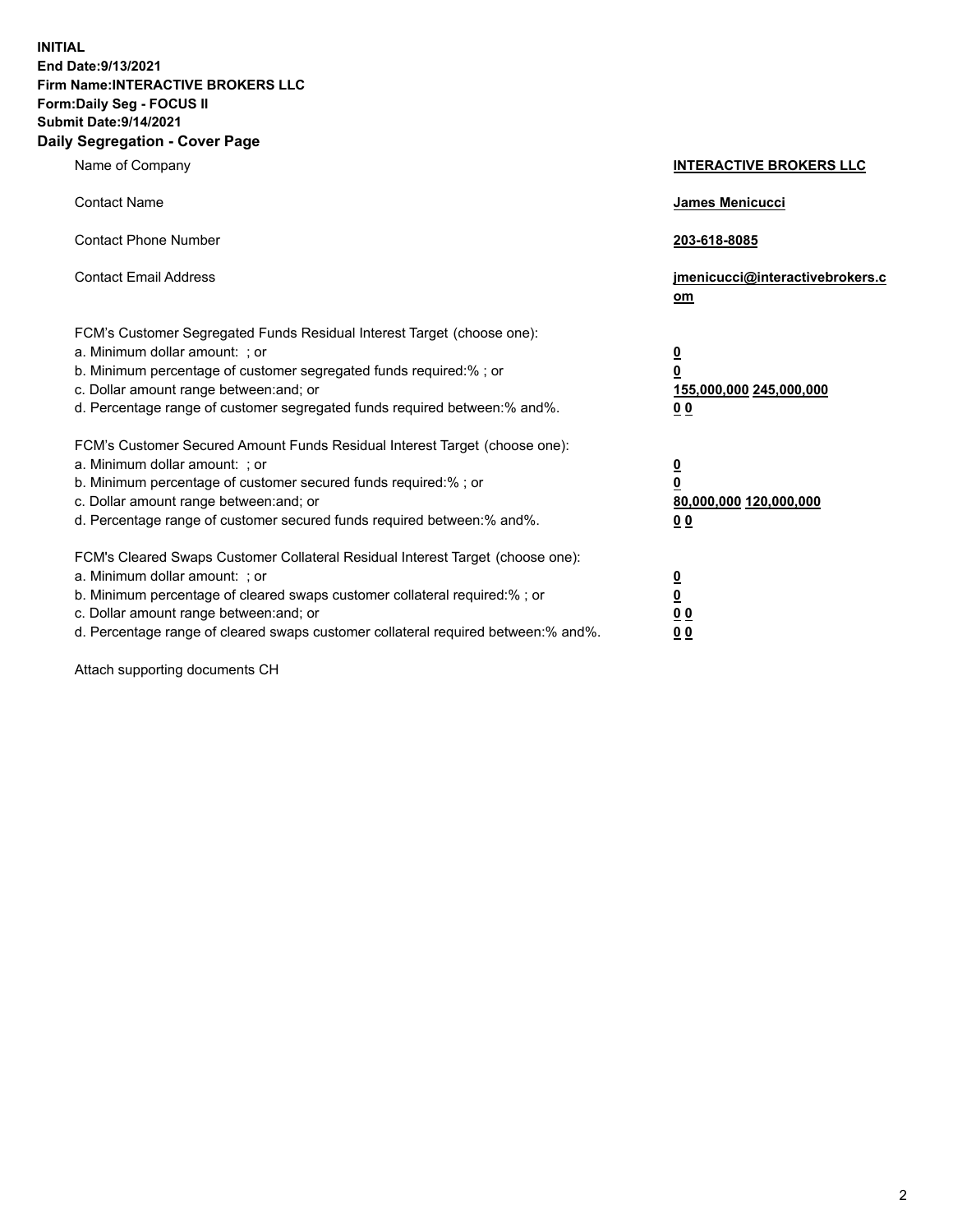## **INITIAL End Date:9/13/2021 Firm Name:INTERACTIVE BROKERS LLC Form:Daily Seg - FOCUS II Submit Date:9/14/2021 Daily Segregation - Secured Amounts**

|            | Daily Əeyleyatıolı - Əeculeu Allıoulits                                                     |                                   |
|------------|---------------------------------------------------------------------------------------------|-----------------------------------|
|            | Foreign Futures and Foreign Options Secured Amounts                                         |                                   |
|            | Amount required to be set aside pursuant to law, rule or regulation of a foreign            | $0$ [7305]                        |
|            | government or a rule of a self-regulatory organization authorized thereunder                |                                   |
| 1.         | Net ledger balance - Foreign Futures and Foreign Option Trading - All Customers             |                                   |
|            | A. Cash                                                                                     | 496,837,650 [7315]                |
|            | B. Securities (at market)                                                                   | $0$ [7317]                        |
| 2.         | Net unrealized profit (loss) in open futures contracts traded on a foreign board of trade   | 15,593,434 [7325]                 |
| 3.         | Exchange traded options                                                                     |                                   |
|            | a. Market value of open option contracts purchased on a foreign board of trade              | 165,566 [7335]                    |
|            | b. Market value of open contracts granted (sold) on a foreign board of trade                | -93,867 [7337]                    |
| 4.         | Net equity (deficit) (add lines 1. 2. and 3.)                                               | 512,502,783 [7345]                |
| 5.         | Account liquidating to a deficit and account with a debit balances - gross amount           | 4,420 [7351]                      |
|            | Less: amount offset by customer owned securities                                            | 0 [7352] 4,420 [7354]             |
| 6.         | Amount required to be set aside as the secured amount - Net Liquidating Equity              | 512,507,203 [7355]                |
|            | Method (add lines 4 and 5)                                                                  |                                   |
| 7.         | Greater of amount required to be set aside pursuant to foreign jurisdiction (above) or line | 512,507,203 [7360]                |
|            | 6.                                                                                          |                                   |
|            | FUNDS DEPOSITED IN SEPARATE REGULATION 30.7 ACCOUNTS                                        |                                   |
| 1.         | Cash in banks                                                                               |                                   |
|            | A. Banks located in the United States                                                       | 101,060,778 [7500]                |
|            | B. Other banks qualified under Regulation 30.7                                              | 0 [7520] 101,060,778 [7530]       |
| 2.         | <b>Securities</b>                                                                           |                                   |
|            | A. In safekeeping with banks located in the United States                                   | 270,976,610 [7540]                |
|            | B. In safekeeping with other banks qualified under Regulation 30.7                          | 0 [7560] 270,976,610 [7570]       |
| 3.         | Equities with registered futures commission merchants                                       |                                   |
|            | A. Cash                                                                                     | $0$ [7580]                        |
|            | <b>B.</b> Securities                                                                        | $0$ [7590]                        |
|            | C. Unrealized gain (loss) on open futures contracts                                         | $0$ [7600]                        |
|            | D. Value of long option contracts                                                           | $0$ [7610]                        |
|            | E. Value of short option contracts                                                          | 0 [7615] 0 [7620]                 |
| 4.         | Amounts held by clearing organizations of foreign boards of trade                           |                                   |
|            | A. Cash                                                                                     | $0$ [7640]                        |
|            | <b>B.</b> Securities                                                                        | $0$ [7650]                        |
|            | C. Amount due to (from) clearing organization - daily variation                             | $0$ [7660]                        |
|            | D. Value of long option contracts                                                           | $0$ [7670]                        |
|            | E. Value of short option contracts                                                          | 0 [7675] 0 [7680]                 |
| 5.         | Amounts held by members of foreign boards of trade                                          |                                   |
|            | A. Cash                                                                                     | 259,504,263 [7700]                |
|            | <b>B.</b> Securities                                                                        | $0$ [7710]                        |
|            | C. Unrealized gain (loss) on open futures contracts                                         | 7,150,133 [7720]                  |
|            | D. Value of long option contracts                                                           | 165,566 [7730]                    |
|            | E. Value of short option contracts                                                          | -93,867 [7735] 266,726,095 [7740] |
| 6.         | Amounts with other depositories designated by a foreign board of trade                      | 0 [7760]                          |
| 7.         | Segregated funds on hand                                                                    | $0$ [7765]                        |
| 8.         | Total funds in separate section 30.7 accounts                                               | 638,763,483 [7770]                |
| 9.         | Excess (deficiency) Set Aside for Secured Amount (subtract line 7 Secured Statement         | 126,256,280 [7380]                |
|            | Page 1 from Line 8)                                                                         |                                   |
| 10.<br>11. | Management Target Amount for Excess funds in separate section 30.7 accounts                 | 80,000,000 [7780]                 |
|            | Excess (deficiency) funds in separate 30.7 accounts over (under) Management Target          | 46,256,280 [7785]                 |
|            |                                                                                             |                                   |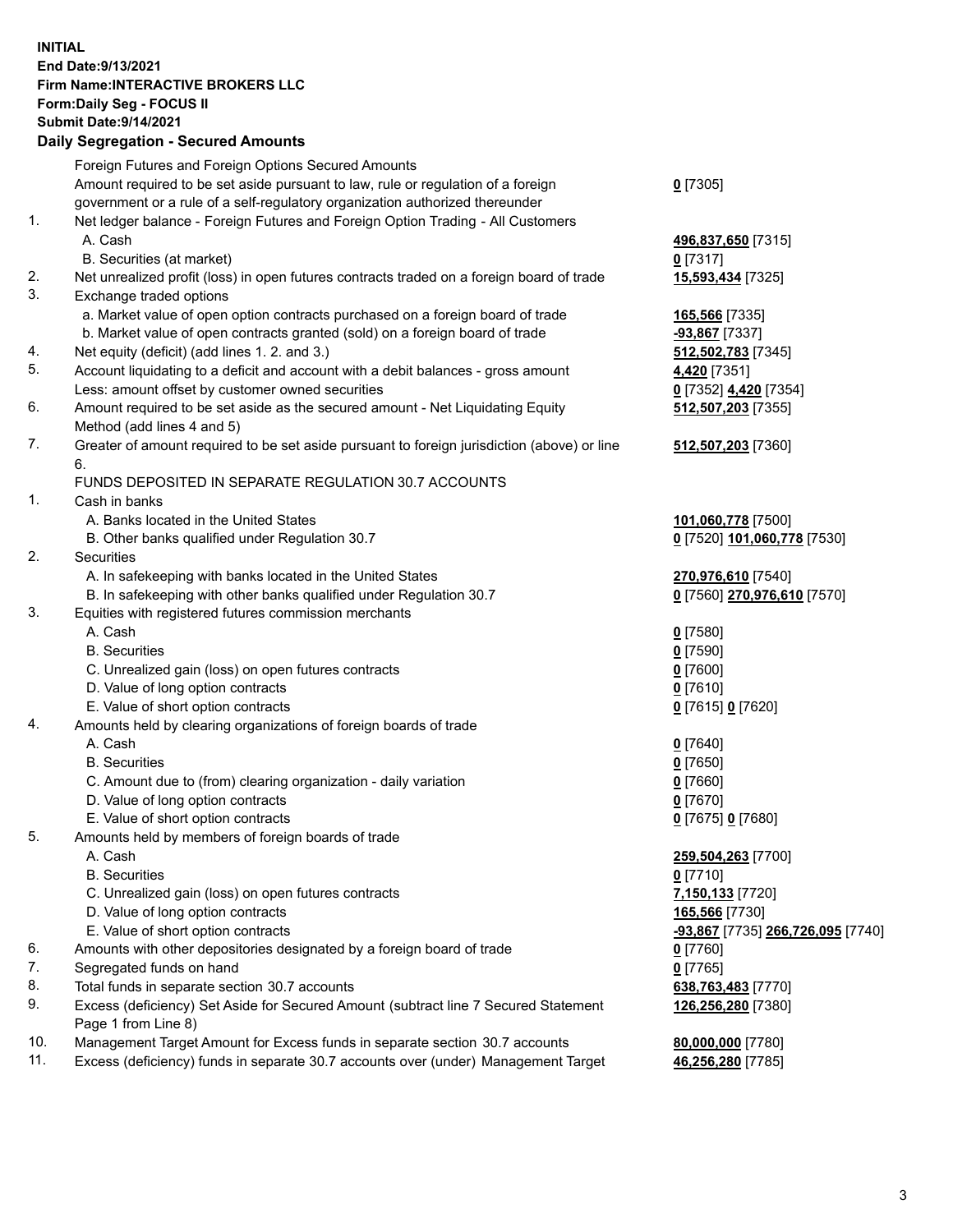**INITIAL End Date:9/13/2021 Firm Name:INTERACTIVE BROKERS LLC Form:Daily Seg - FOCUS II Submit Date:9/14/2021 Daily Segregation - Segregation Statement** SEGREGATION REQUIREMENTS(Section 4d(2) of the CEAct) 1. Net ledger balance A. Cash **6,865,061,676** [7010] B. Securities (at market) **0** [7020] 2. Net unrealized profit (loss) in open futures contracts traded on a contract market **130,998,136** [7030] 3. Exchange traded options A. Add market value of open option contracts purchased on a contract market **321,969,742** [7032] B. Deduct market value of open option contracts granted (sold) on a contract market **-263,482,498** [7033] 4. Net equity (deficit) (add lines 1, 2 and 3) **7,054,547,056** [7040] 5. Accounts liquidating to a deficit and accounts with debit balances - gross amount **1,228,721** [7045] Less: amount offset by customer securities **0** [7047] **1,228,721** [7050] 6. Amount required to be segregated (add lines 4 and 5) **7,055,775,777** [7060] FUNDS IN SEGREGATED ACCOUNTS 7. Deposited in segregated funds bank accounts A. Cash **1,563,897,473** [7070] B. Securities representing investments of customers' funds (at market) **3,275,234,205** [7080] C. Securities held for particular customers or option customers in lieu of cash (at market) **0** [7090] 8. Margins on deposit with derivatives clearing organizations of contract markets A. Cash **1,987,020,545** [7100] B. Securities representing investments of customers' funds (at market) **375,145,695** [7110] C. Securities held for particular customers or option customers in lieu of cash (at market) **0** [7120] 9. Net settlement from (to) derivatives clearing organizations of contract markets **636,161** [7130] 10. Exchange traded options A. Value of open long option contracts **321,862,156** [7132] B. Value of open short option contracts **-263,432,342** [7133] 11. Net equities with other FCMs A. Net liquidating equity **0** [7140] B. Securities representing investments of customers' funds (at market) **0** [7160] C. Securities held for particular customers or option customers in lieu of cash (at market) **0** [7170] 12. Segregated funds on hand **0** [7150] 13. Total amount in segregation (add lines 7 through 12) **7,260,363,893** [7180] 14. Excess (deficiency) funds in segregation (subtract line 6 from line 13) **204,588,116** [7190] 15. Management Target Amount for Excess funds in segregation **155,000,000** [7194] 16. Excess (deficiency) funds in segregation over (under) Management Target Amount **49,588,116** [7198]

Excess